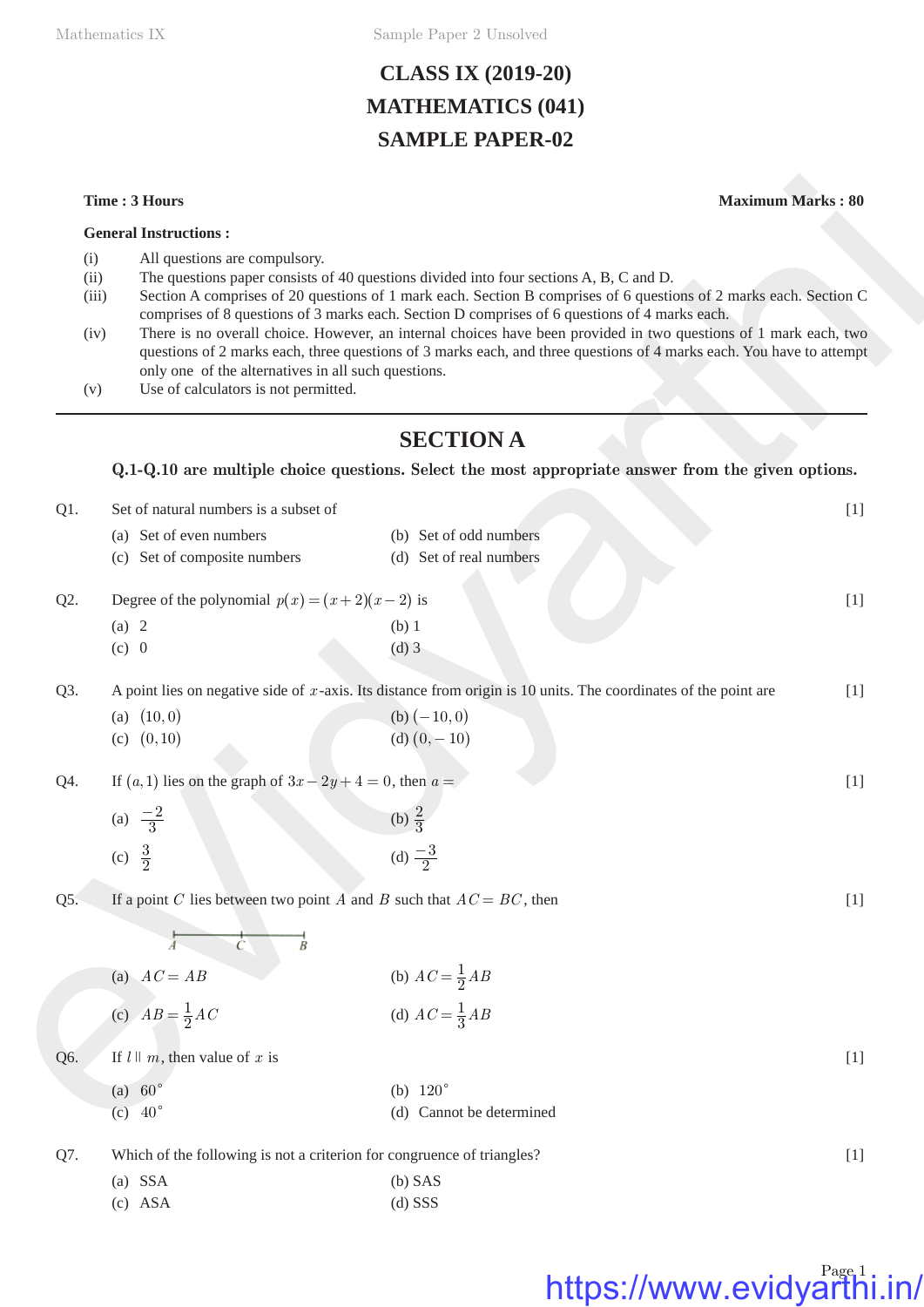| O8. | The angles of a quadrilateral are $x^{\circ}$ , $(x-10)^{\circ}$ , $(x+30)^{\circ}$ and $(2x)^{\circ}$ , the smallest angle is equal to |                |  |  |  |
|-----|-----------------------------------------------------------------------------------------------------------------------------------------|----------------|--|--|--|
|     | (a) $68^\circ$                                                                                                                          | (b) $52^\circ$ |  |  |  |
|     | $(c)$ 58 $^{\circ}$                                                                                                                     | (d) $47^\circ$ |  |  |  |

Q9. In the adjoining figure,  $ABCD$  is a parallelogram. Then its area is equal to  $[1]$ 



Q10. In the given figure, *E* is any point in the interior of the circle with centre *O*. Chord  $AB = AC$ . If  $\angle OBE = 20^{\circ}$ , the value of *x* is of x is  $[1]$ 



### **(Q.11-Q.15) Fill in the blanks :**

- Q11. The construction of a  $\triangle$  *DEF* in which  $DE = 7$  cm,  $\angle D = 75^{\circ}$  is possible when  $(DE EF)$  is equal to ......... cm. [1]
- Q12. The sides of a triangular field are 33 m, 44 m and 55 m. the cost of levelling the field at the rate of  $\bar{\tau}$  1.20 per m<sup>2</sup> is  $\bar{\tau}$ ........... [1]

**OR**

If height of a triangle is doubled and base in tripled then its area become ........... times.

- Q13. The volume of a rectangular solid measuring 1 m by 50 cm by 0.5 m is ..........  $cm<sup>3</sup>$ . .  $[1]$
- Q14. The .......... is the most frequently occurring observation. [1]

Q15. Total number of results are called .......... . [1]

**(Q.16-Q.20) Answer the following :**

$$
Q16. \qquad \text{Simplify}: \sqrt[5]{243a^{10}b^5c^{10}} \tag{1}
$$

### Q17. If  $p(x) = x^2 - 2\sqrt{2}x + 1$ , then find  $p(2\sqrt{2})$ . [1]

**OR**

Find the remainder when  $x^3 - px^2 + 6x - p$  is divided by  $x - p$ .

Q18. 'Two intersecting lines cannot be parallel to the same lines' is stated in which form. [1] Q19. An isosceles right triangle has area  $8 \text{ cm}^2$ . Find the length of its hypotenuse. [1]

**OR**

The base of a right triangle is 8 cm and hypotenuse is 10 cm. What is its area?

## https://www.evidyarthi.in/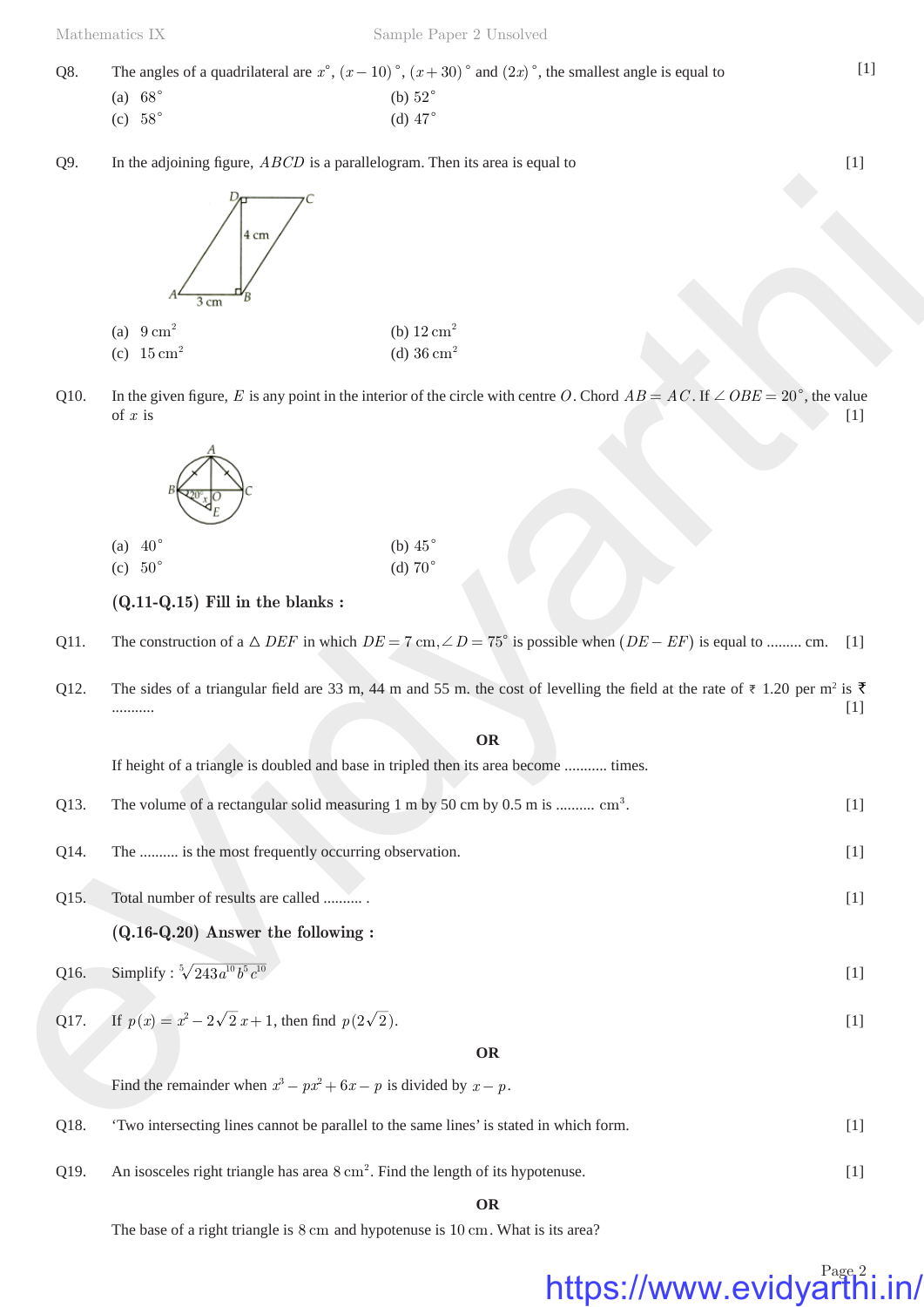Q20. Two coins are tossed simultaneously. List all possible outcomes.

### **SECTION B**

Q21. If 
$$
x = \frac{\sqrt{7} + \sqrt{6}}{\sqrt{7} - \sqrt{6}}
$$
, then find the value of  $\left(x + \frac{1}{x}\right)^2$ . [2]

Q22. Find the value of *k*, for which the polynomial  $x^3 - 3x^2 + 3x + k$  has 3 as its zero. [2]

**OR**

Give the equations of two lines passing through (2, 14). How many more such lines are there, and why ?

Q23. In the figure, *O* is the origin and *OABC* is a square of side 2 units. Find the co-ordinates of *A*, *B* and *C*. [2]



Q24. One of the three angles of a triangle is twice the smallest and another is three times the smallest. Find the angles. [2]

Q25. In the given figure, if  $l \mid |m, n| \mid p$  and  $\angle 1 = 75^\circ$ , then find  $\angle 3$ . [2]



**OR**

The medians *BE* and *CF* of a  $\triangle ABC$  intersect at *G*. Prove that  $ar(\triangle GBC) = ar(quad AFGE)$ .

Q26. A solid right circular cone of radius 4 cm and height 7 cm is melted to form a sphere. Find the radius of sphere. [2]

**OR**

The sides of a triangle are in the ratio 3 : 5 : 7 and its perimeter is 300 m. Find its area.

### **SECTION C**

Q27. The points  $A(a, b)$  and  $B(b, 0)$  lie on the linear equation  $y = 8x + 3$ .

- (i) Find the value of *a* and *b*
- (ii) Is (2, 0) a solution of  $y = 8x + 3$ ?

(iii) Find two solutions of  $y = 8x + 3$  [3]

**OR**

https://www.evidyarthi.in/

Draw graphs of  $3x + 2y = 0$  and  $2x - 3y = 0$  and what is the point of intersection of the two lines representing the above equation.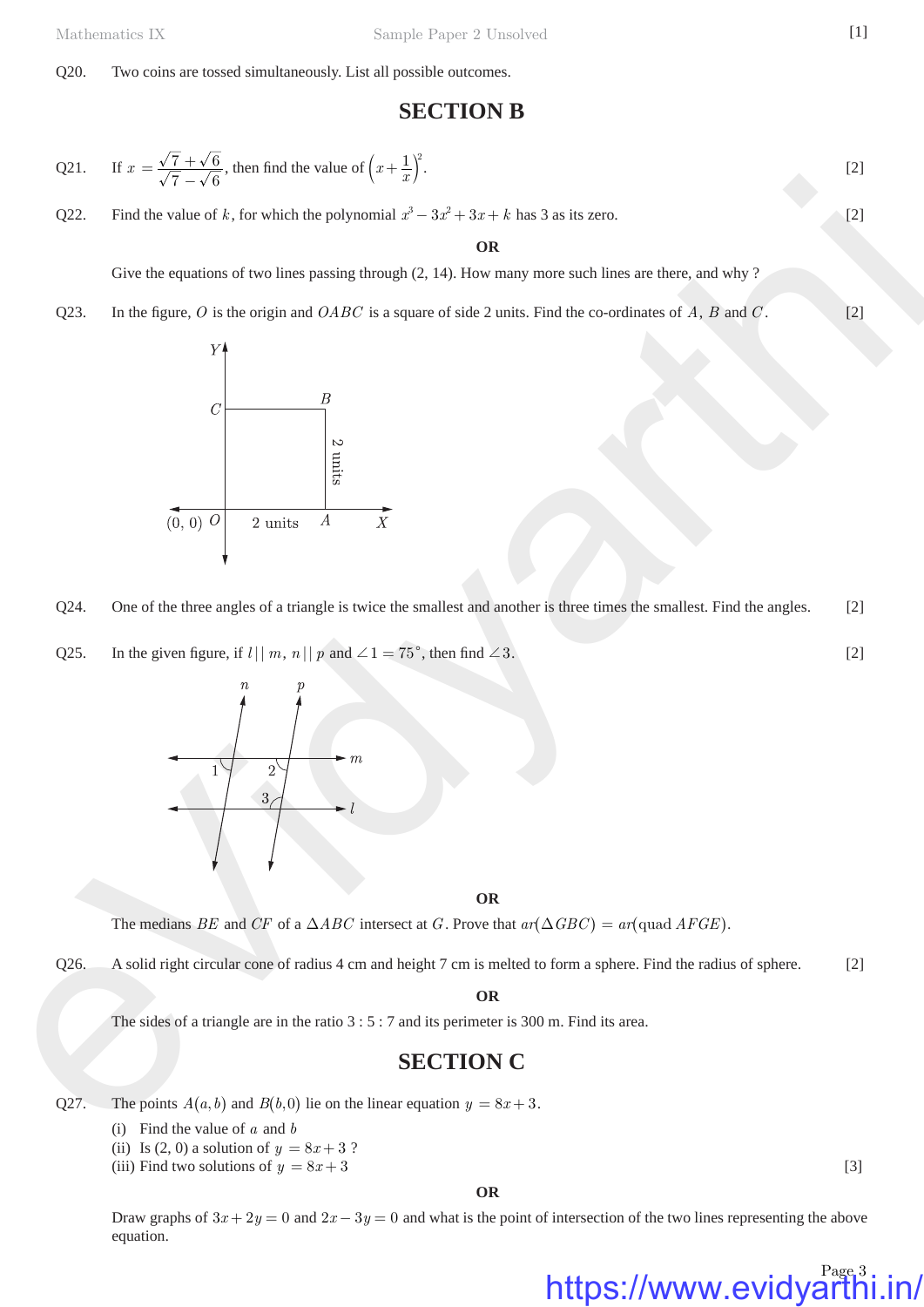Q28. The sides of a triangular park are 8 m, 10 m and 6 m respectively. A small circular area of diameter 2 m is to be left out and the remaining area is to be used for growing roses. How much area is used for growing roses ? [Take  $\pi = 3.14$  [3]

### **OR**

The area of an isosceles triangle is  $8\sqrt{15}$  cm<sup>2</sup>. If the base is 8 cm, find the length of each of its equal sides.

- Q29. Draw a  $\triangle ABC$ , in which  $BC = 4$  cm,  $AB = 5$  cm and the median  $BE = 3.5$  cm. [3]
- Q30. Consider the marks, out of 100, obtained by 51 students of a class in a test, given below. [3]

| Marks                                         | Number of students                                                                                                                                       |       |
|-----------------------------------------------|----------------------------------------------------------------------------------------------------------------------------------------------------------|-------|
| $0 - 10$                                      |                                                                                                                                                          |       |
| $10 - 20$                                     | 5<br>10                                                                                                                                                  |       |
|                                               |                                                                                                                                                          |       |
| $20 - 30$<br>$30 - 40$                        | $\overline{4}$                                                                                                                                           |       |
| $40 - 50$                                     | 6<br>$\boldsymbol{7}$                                                                                                                                    |       |
| 50-60                                         |                                                                                                                                                          |       |
|                                               | $\mathfrak{Z}$                                                                                                                                           |       |
| 60-70                                         | $\sqrt{2}$                                                                                                                                               |       |
| 70-80                                         | $\mathbf{2}$                                                                                                                                             |       |
| 80-90<br>$90 - 100$                           | $\mathfrak{Z}$<br>9                                                                                                                                      |       |
| Total                                         | 51                                                                                                                                                       |       |
|                                               | Draw a histogram and frequency polygon for the above data on a same scale.                                                                               |       |
| Age (in years)                                | For a particular year, following is the frequency distribution table of ages (in years) of primary school teachers in a district :<br>Number of teachers |       |
|                                               |                                                                                                                                                          |       |
| $15 - 20$                                     | 10                                                                                                                                                       |       |
| $20 - 25$                                     | 30                                                                                                                                                       |       |
| $25 - 30$                                     | 50                                                                                                                                                       |       |
| 30-35                                         | 50                                                                                                                                                       |       |
| 35-40                                         | 30                                                                                                                                                       |       |
|                                               |                                                                                                                                                          |       |
| $40 - 45$                                     | 6                                                                                                                                                        |       |
| $45 - 50$                                     | 4                                                                                                                                                        |       |
|                                               | (i) Write the lower limit of the first class interval.                                                                                                   |       |
|                                               | (ii) Determine the class limits of the fourth class interval.                                                                                            |       |
| (iii) Find the class mark of the class 45-50. |                                                                                                                                                          |       |
|                                               | In the given figure, $\angle ADC = 130^{\circ}$ and chord $BC =$ chord BE. Find $\angle CBE$ .                                                           | $[3]$ |

#### **OR**

| Age (in years) | Number of teachers |
|----------------|--------------------|
| $15 - 20$      | 10                 |
| $20 - 25$      | 30                 |
| $25 - 30$      | 50                 |
| $30 - 35$      | 50                 |
| $35 - 40$      | 30                 |
| $40 - 45$      | 6                  |
| $45 - 50$      |                    |

https://www.evidyarthi.in/



Q32. In the given figure, parallelogram *ABCD* and *PBCQ* are given. If *R* is a point on *PB*, then show that  $ar(\Delta QRC)$  $=\frac{1}{2} ar (||g \sin A BCD).$  [3]